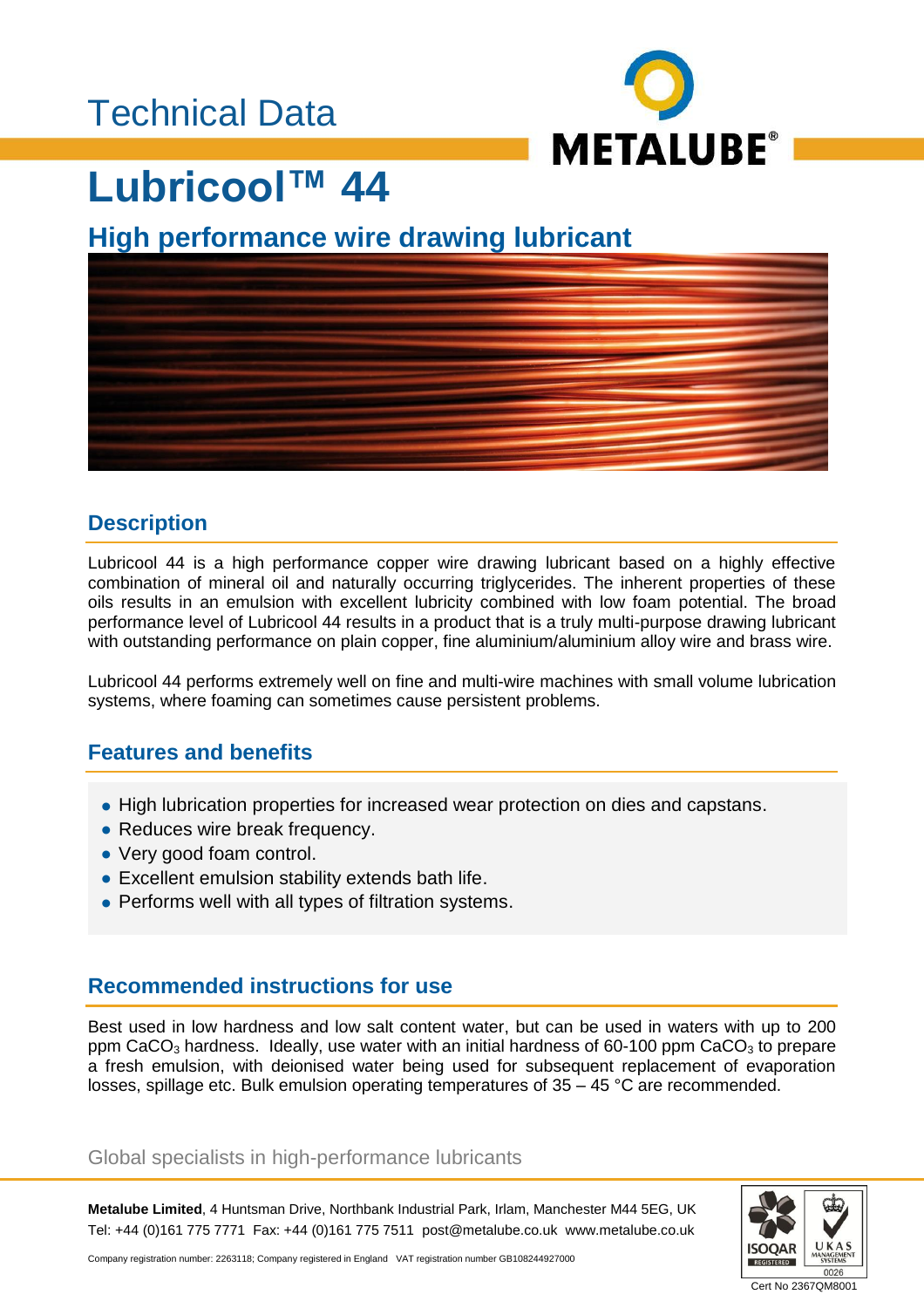### Technical Data



# **Lubricool™ 44**

To prepare an emulsion always add Lubricool 44 concentrate to water with adequate agitation – **never** add water to the concentrate.

For further information consult the Metalube wire drawing lubricants guide.

#### **Dilution range**

| Rod breakdown                 | 10 - 12%   |
|-------------------------------|------------|
| Dip form and shaved           | $12 - 16%$ |
| Heavy Intermediate            | $6 - 8%$   |
| Medium Fine (entry2.0mm max.) | $4 - 6%$   |
| Fine/Superfine (entry 0.2mm)  | $2 - 4%$   |

#### **Pack sizes**

Lubricool 44 is available in 1000 litre IBC, 205 litre drums or 20 litre containers.

### **Technical data (typical values)**

| <b>Property</b>                                         | <b>Test method</b> | <b>Result</b>                     |
|---------------------------------------------------------|--------------------|-----------------------------------|
| Concentrate appearance                                  | <b>MSTM1</b>       | Clear brown fluid                 |
| <b>Emulsion appearance</b><br>(10% in de-ionised water) | MSTM <sub>9</sub>  | Fine semi-translucent<br>emulsion |
| <b>Emulsion pH</b><br>(10% in de-ionised water)         | MSTM 18            | 8.4                               |
| Conductivity at 25°C<br>(10% in de-ionised water)       | MSTM 34            | $1652 \mu S$                      |
| Density at 20°C                                         | MSTM <sub>23</sub> | $0.91$ g.cm <sup>-3</sup>         |

#### Global specialists in high-performance lubricants

**Metalube Limited**, 4 Huntsman Drive, Northbank Industrial Park, Irlam, Manchester M44 5EG, UK Tel: +44 (0)161 775 7771 Fax: +44 (0)161 775 7511 post@metalube.co.uk www.metalube.co.uk



Company registration number: 2263118; Company registered in England VAT registration number GB108244927000

Cert No 2367QM8001